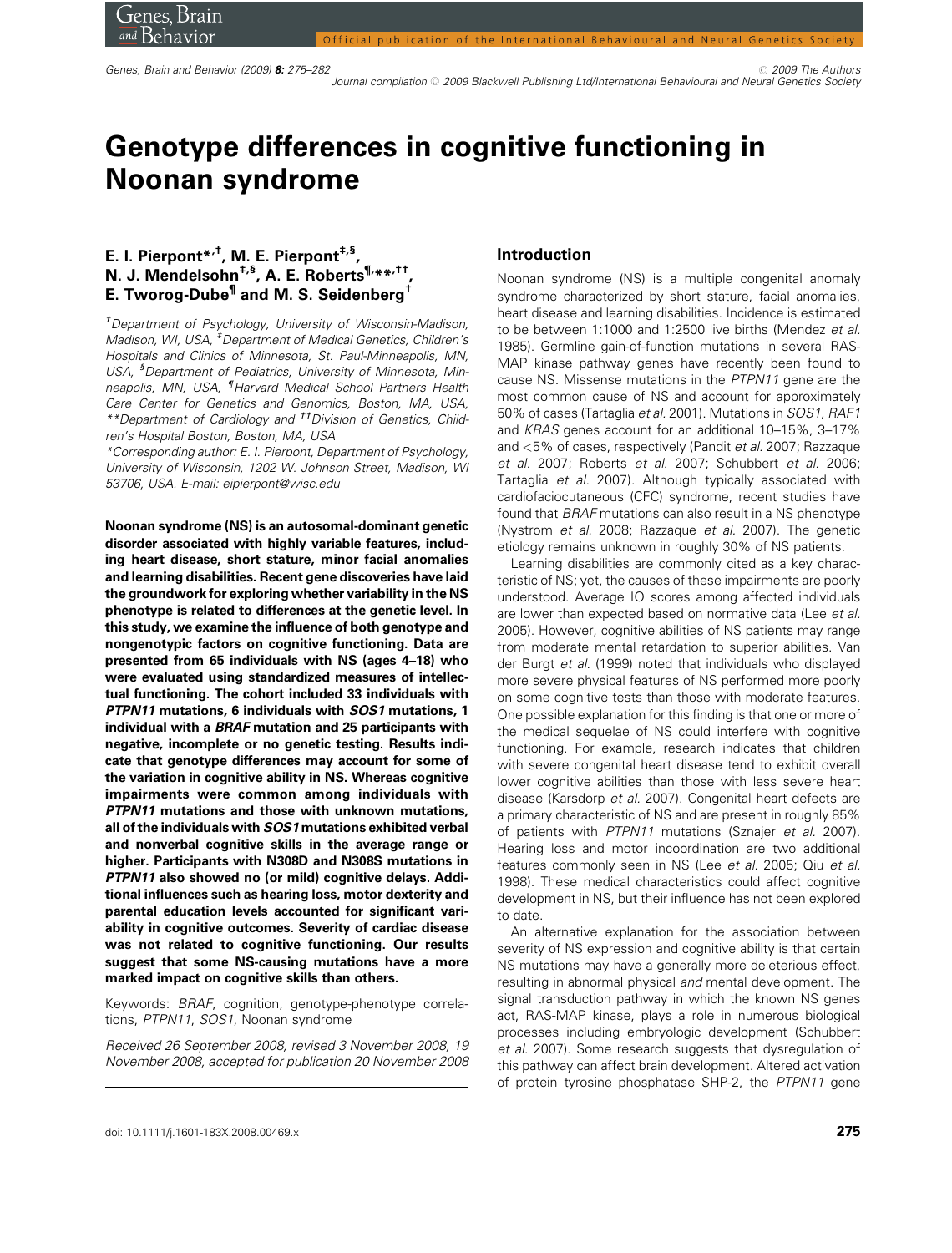## Pierpont et al.

product, can interfere with neural cell-fate decisions (Gauthier et al. 2007). Whether the molecular changes resulting from other NS mutations have similar effects on central nervous system development is not currently known.

The purpose of the present study was to examine whether some of the variability in cognitive functioning in NS could be explained by genotype, and to explore additional medical, developmental and environmental influences on these skills.

## Materials and methods

## **Participants**

Sixty-five individuals with NS completed this study. Participants were part of a larger investigation of behavior and learning in individuals with NS. Families were recruited through clinics at Children's Hospitals and Clinics of Minnesota ( $n = 20$ ), Children's Hospital Boston  $(n = 25)$ , the Waisman Center at the University of Wisconsin-Madison ( $n = 7$ ), and at the annual meeting of the Noonan Syndrome Support Group ( $n = 13$ ). The study was approved by the Internal Review Board at each of the participating institutions. Participants and their primary caregivers signed written informed consents before enrollment in the study.

Participants were recruited for the study if they had received a clinical diagnosis of NS from a clinical geneticist. Relevant medical and genetic information was obtained from hospital case notes requested from the child's primary geneticist or cardiologist using Health Insurance Portability and Accountability Act authorizations signed by the families. Review of these records was used to determine whether participants fit inclusion criteria for the study. Criteria for inclusion, based on a scoring system developed by van der Burgt et al. (1994), were identical to those used in previous studies (Roberts et al. 2007).

## Procedures

#### Cognitive evaluation

Intellectual abilities were evaluated using the Differential Ability Scales (DAS). This measure includes norms for individuals aged 2.5–18 years and provides a verbal and nonverbal cluster for all ages (Elliott 1990). In older children (>6 years), the Special Nonverbal Composite, which is used in our analyses as the main measure of nonverbal ability, can be further divided into spatial and nonverbal reasoning scales. All assessments were administered in a quiet room by the same examiner (E.I.P.).

#### Hearing screening

A pure-tone hearing screening was performed at the time of the assessment using a portable Beltone audiometer. Pass/fail data were collected for both ears at 20 dB for frequencies of 1000-, 2000- and 4000-Hz. A screening score (ranging from 0 to 6) was assigned based on the number of frequencies in which the participant was able to detect the tone.

#### Motor dexterity

Manual motor dexterity was evaluated using the Purdue Pegboard Test (Tiffen 1968). This task requires the examinee to place small metal pegs into a series of slots as quickly as possible during a limited period of time (30 seconds). Three conditions were administered: preferred hand, nonpreferred hand and both hand conditions. A composite score was obtained by averaging participants' standard scores for the three conditions. Standard scores for each trial were calculated using appropriate age norms (Gardner & Broman 1979; Yeudall et al. 1986).

## Rating of cardiac disease severity

Based on a review of each participant's medical record by a pediatric cardiologist (M.E.P.), individuals were assigned a rating of medical severity of cardiac disease. The score was based on the Cardiologist's Perception of Medical Severity scale (DeMaso et al., 1991). This scale indexes cardiac severity as follows: (1) no or insignificant disorder – disorder has no impact on child's health; (2) mild disorder – lesion requires no operative intervention, only long-term follow-up (e.g. small ventricular septal defect); (3) moderate disorder – child is asymptomatic, but has had or will require operation, easy repair (e.g. atrial septal defect); (4) marked disorder – child quite symptomatic, has had or will require major difficult repair (e.g. tetralogy of Fallot, transposition of great arteries); (5) severe disorder – uncorrectable cardiac lesions or only complex palliative repair possible (e.g. pulmonary vascular obstruction, Fontan repair and valve replacement).

#### Family socioeconomic status

Parents were asked to report their highest level of formal education. The average of the paternal and maternal years of education was calculated to index socioeconomic status. Because parental education levels have been shown to have significant impact on intellectual development, especially verbal IQ (Rowe et al. 1999), this measure was included as an additional factor in our analyses.

#### Genotyping

Gene testing reports were available for 53 participants. The remaining individuals in the sample (12 participants) had not completed any genetic testing. Of the individuals tested, 33 (62%) tested positive for a PTPN11 gene mutation and 6 (11%) tested positive for an SOS1 mutation. Thirteen patients tested negative for mutations in PTPN11; of these participants, 11 had not completed testing for the remaining NS genes, and 2 had undergone SOS1 and KRAS testing with negative results. One participant tested positive for the BRAF mutation. Although BRAF mutations are typically associated with CFC syndrome, this individual met diagnostic criteria for the NS phenotype and therefore was not excluded from the study. Specific information about the genotypes of participants is included in Table 1.

## **Results**

## **Demographics**

The cohort included 35 males and 30 females between the ages of 4 and 18 years (mean  $= 10.0$ , SD  $= 4.1$ ). Family characteristics and developmental history were obtained through a review of medical reports and parent accounts. For 54 of the individuals assessed, the parents were married and living together. The remaining 11 participants were from single-parent families or were living with one biological parent and one step-parent. Parental education levels ranged from some high school to advanced graduate degrees (mean  $=$ 15.6 years,  $SD = 1.9$ ). The cohort included one set of monozygotic twins, two families with two affected siblings and one family with three affected siblings. In 13 patients (including the 9 participants with affected siblings in the cohort), the NS mutation was known to be inherited from an affected parent. In four additional participants, a diagnosis of NS was suspected but not confirmed in at least one other first-degree family member. In the remaining 48 cases, NS was thought to be sporadic (nonfamilial). Thirty-seven of the participants (57%) had received a cognitive, learning or behavioral disability diagnosis at some point in development. The most common specific diagnoses in the cohort were Attention Deficit/Hyperactivity Disorder (29%), Reading Disability (11%), speech/language impairment (9%), Math Disability (9%), mental retardation (8%) and autism spectrum disorders (8%). One child (aged 4 years, 6 months) was nonverbal at the time of assessment.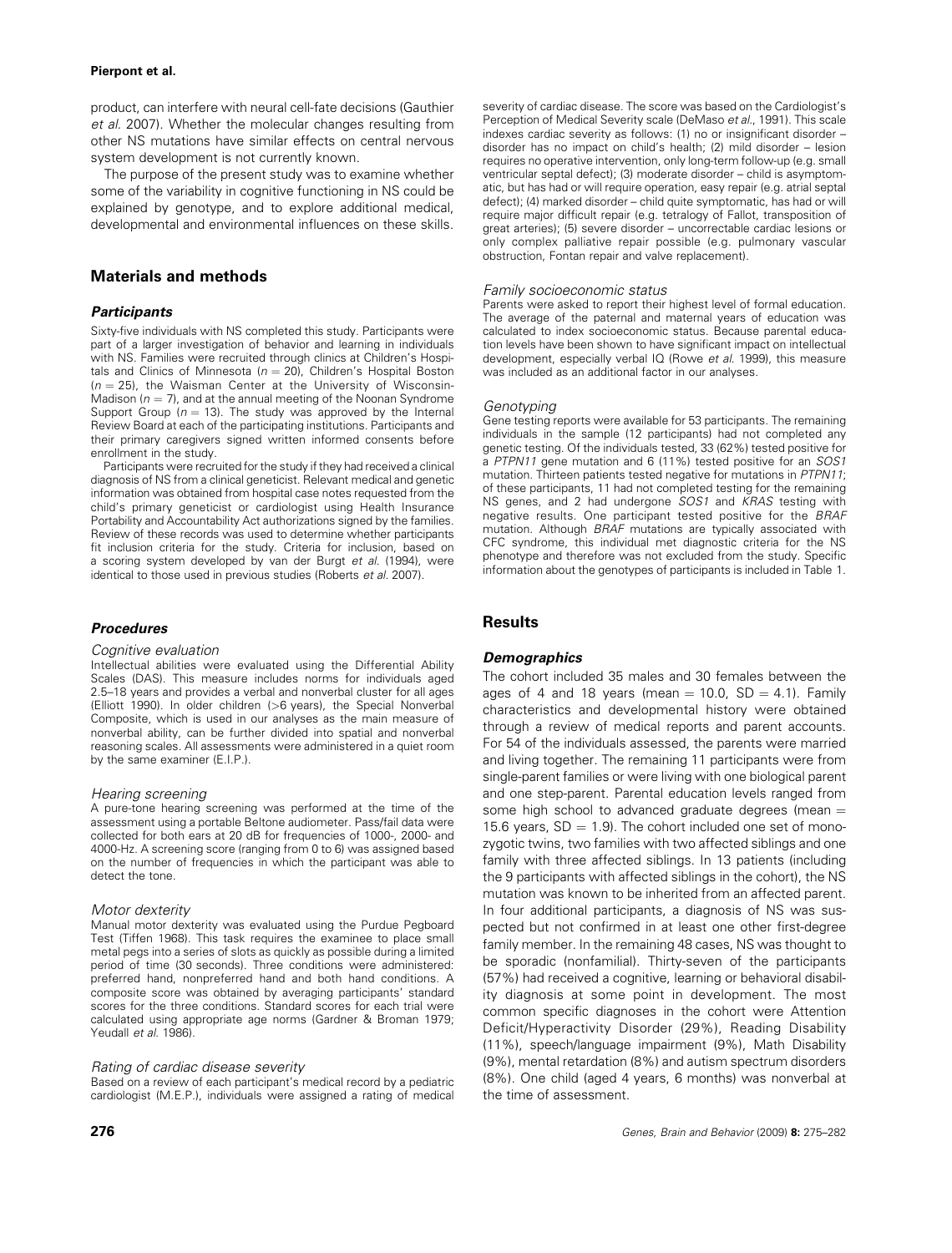Table 1: Gene mutations in 40 individuals with NS

| n              | Gene             | Exon | Nucleotide<br>substitution | Amino acid<br>change |
|----------------|------------------|------|----------------------------|----------------------|
| 1              | PTPN11           | 3    | A > G                      | <b>N58D</b>          |
| 1              | PTPN11           | 3    | A > G                      | <b>D61G</b>          |
| 1              | PTPN11           | 3    | G > A                      | <b>D61N</b>          |
| 1              | PTPN11           | 3    | T > G                      | <b>Y62D</b>          |
| 3              | PTPN11           | 3    | A > G                      | Y63C                 |
| 1              | PTPN11           | 3    | A > T                      | E69V                 |
| 1              | PTPN11           | 3    | G > T                      | E76D                 |
| 2              | PTPN11           | 3    | A > G                      | Q79R                 |
| 1              | PTPN11           | 3    | A > C                      | D106A                |
| 1              | PTPN11           | 3    | A > C                      | N106A                |
| 2              | PTPN11           | 4    | G > C                      | E139D                |
| 3              | PTPN11           | 7    | A > G                      | <b>I282V</b>         |
| 1              | PTPN11           | 8    | T>C                        | F285S                |
| 4              | PTPN11           | 8    | A > G                      | N308D                |
| $\overline{2}$ | PTPN11           | 8    | A > G                      | N308S                |
| 1              | PTPN11           | 8    | A > C                      | N308T                |
| $\overline{2}$ | PTPN11           | 13   | C > T                      | P491S                |
| 1              | PTPN11           | 13   | G > C                      | G503R                |
| 3              | PTPN11           | 13   | A > G                      | M504V                |
| 1              | PTPN11           | 13   | C > G                      | Q510E                |
| 1              | SOS <sub>1</sub> | 6    | C > A                      | T266K                |
| $\overline{2}$ | SOS <sub>1</sub> | 6    | T>G                        | M269R                |
| 1              | SOS1             | 11   | G > A                      | C441Y                |
| 1              | SOS <sub>1</sub> | 11   | A > C                      | <b>S548R</b>         |
| 1              | SOS <sub>1</sub> | 16   | G > A                      | E846K                |
| 1              | <b>BRAF</b>      | 15   | C > G                      | L597V                |

## Cognitive ability in NS

Intellectual skills varied widely among participants, ranging from Very Low  $(> 2$  SDs below the mean) to High  $(> 1.5$  SD above the mean) levels of functioning. As a group, our NS cohort scored significantly lower on the DAS than expected based on normative data (mean = 100, SD = 15),  $t(64)$  =  $-6.05$ ,  $P < 0.001$ . Mean scores for males and females were not significantly different,  $t(63) = 0.28$ ,  $P = 0.78$ . Performance on the DAS was not significantly correlated with the chronological age of participants ( $r = -0.02$ ,  $P = 0.90$ ). The distribution of scores among NS patients spanned a wide range but was shifted downward compared with the normative population (Fig. 1). The group mean of 86.2 (SD = 18.4; range: 44–123) was approximately 1 SD below the general population average.

Individuals without an established cognitive or learning disability diagnosis at the time of assessment scored significantly higher on the full-scale assessment than those with an established diagnosis,  $t(63) = 2.16$ ,  $P < 0.05$ . However, learning/cognitive disabilities may be somewhat underidentified in this population. Eight of the 23 individuals who scored in the 'Low' or 'Very Low' range on the DAS (>1.5 SD below the mean) had not previously been diagnosed as learning disabled. Eleven participants in the cohort (17%) obtained a score below 70, in the range of mental retardation. This rate



Figure 1: Distribution of intelligence scores for individuals with NS ( $n = 65$ ) and normative sample.

in NS is higher than the incidence within the general population (2%),  $\chi^2 = 73.9$ , df = 1, P < 0.001. To examine the possibility of ascertainment bias based on site of recruitment, we compared performance for groups tested at each of our four research sites. Cognitive scores did not vary significantly as a function of the recruitment/testing location,  $F_{3,61} = 0.85$ ,  $P = .47$ . This suggests that a similar range of abilities was seen in patients identified through medical clinics, research studies, and through the NS Support Group.

Patterns of discrepancy across domains of intellectual skill were also examined. On average, verbal skills were significantly higher than nonverbal skills,  $t(64) = 2.84$ ,  $P < 0.01$ . To determine the direction of discrepancies for individuals in the sample, differences between verbal and nonverbal abilities were compared with critical values for statistical significance at the  $P = 0.05$  level. Fourteen participants (22%) had a verbal score that was significantly higher than their nonverbal score. Only six participants (9%) had the opposite pattern, with significantly higher nonverbal abilities. Among school-aged children ( $> 6$  years), nonverbal skills could be further broken down into two clusters: spatial skills and nonverbal reasoning. Differences between spatial and nonverbal reasoning skills did not reach levels of significance,  $t(50) = 1.1$ ,  $P = .28$ .

## Genotype–phenotype analysis

Several analyses were conducted to explore whether genetic differences could account for variability in cognitive functioning in NS. The cohort was first examined based on the gene in which a mutation was found. The single participant with a BRAF mutation was not included in these analyses. Figure 2 depicts the distribution of full-scale DAS scores for individuals with PTPN11 mutations, SOS1 mutations and unknown mutations. The 'unknown' mutation group was expected to be heterogeneous with respect to the disease-causing gene.

All six participants with SOS1 mutations scored within the average range or higher on the cognitive assessment (range: 91–123). The average full-scale DAS performance for the SOS1 group did not differ from the normative population (100),  $t(5) = 0.74$ ,  $P > 0.40$ . In contrast, more than half of individuals with PTPN11 mutations ( $n = 20$ ; 61%) scored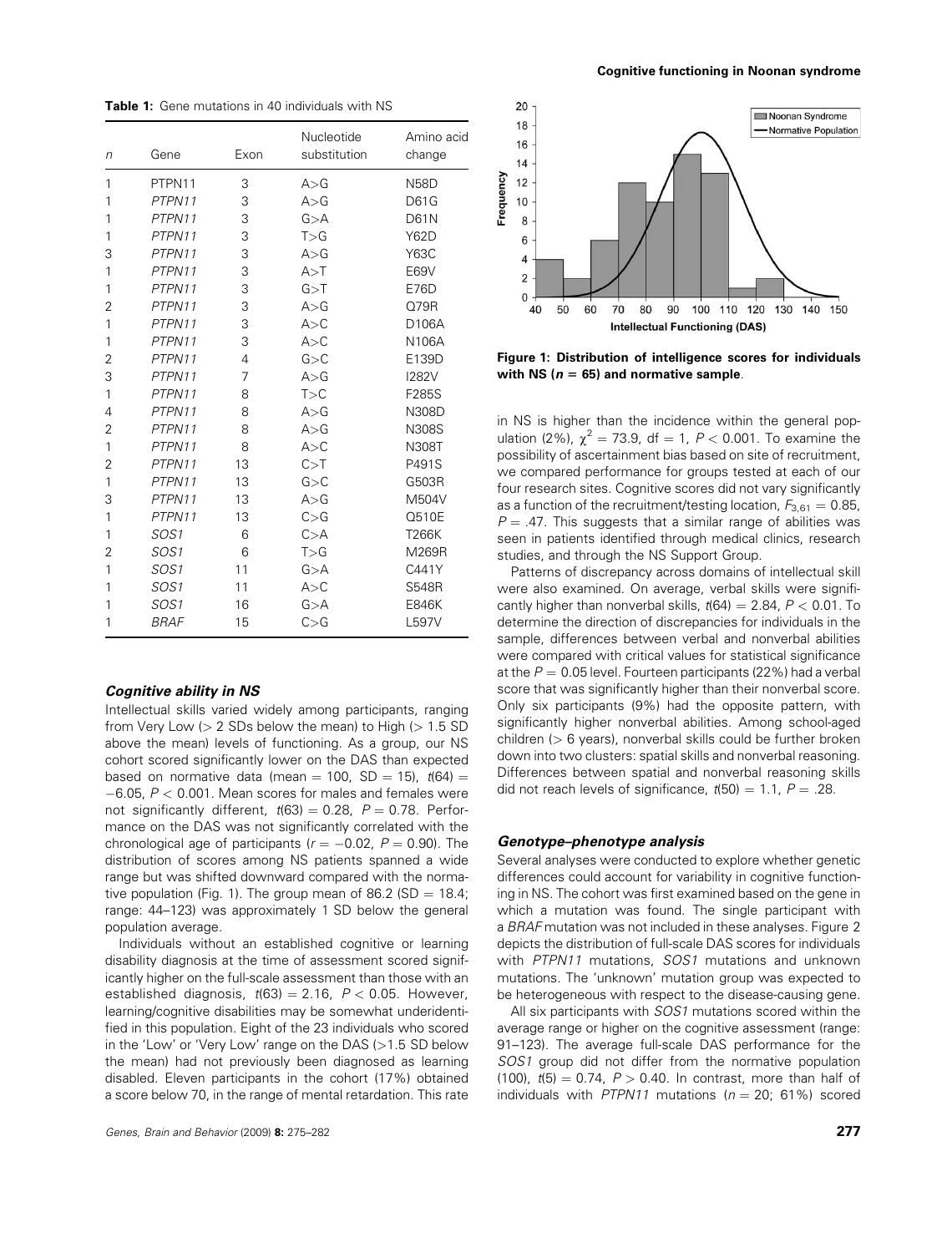

Figure 2: Distribution of intelligence scores for individuals with PTPN11, SOS1 and unknown mutations, with normal curves for each group displayed. Dotted lines indicate the normative sample mean.

below the average range (<90). Scores in this group ranged from 59 to 110. The mean DAS performance for the PTPN11 group was significantly lower than expected based on the normative population mean,  $t(32) = -6.3$ ,  $P < 0.001$ . Similar to the PTPN11 group, the group of participants with unknown mutation status scored lower on the DAS than expected based on the population mean,  $t(24) = -3.59$ ,  $P < 0.001$ . Scores for the unknown mutation group ranged from 44 to 123. The distribution of scores for the unknown group was less similar to a normal curve than the distributions for the PTPN11 genotype. Descriptive statistics (e.g. range and standard deviation) for this group were also larger, suggesting that this group had greater variability with respect to cognitive skills. Note that it is expected that approximately 50% of the 12 untested individuals in the unknown mutation group have a PTPN11 mutation and 10% an SOS1 mutation.

Comparisons were conducted to determine whether cognitive functioning in NS patients differed based on the presence or absence of specific mutations. Because 12 participants in the unknown mutation group had not been tested for any NS genes, these individuals were excluded from the following analyses. Three groups remained: a PTPN11-positive group, an SOS1-positive group and a group of PTPN11-negative individuals whose genotype is unknown (two of whom were also known to be SOS1 negative). A oneway ANOVA was conducted to examine whether there were reliable differences in intellectual ability among the three genotype groups. This analysis indicated a significant difference in full-scale DAS scores between the groups,  $F_{2,49} = 3.50, P < 0.05.$ 

Several planned comparisons were conducted to examine these genotype differences in cognitive ability more closely. The first analysis compared the performance of the SOS1 group and the PTPN11 group. The SOS1 group scored significantly higher on the DAS than the PTPN11 group,  $t(37) = 3.16$ ,  $P < 0.01$ . To examine whether the observed genotype difference was consistent across different domains of intellectual functioning, the PTPN11 and SOS1 groups were compared separately on the verbal cluster and the nonverbal cluster. Results were identical to the full-scale test. The SOS1 group performed significantly better than the PTPN11 group on both verbal,  $t(37) = 2.80$ ,  $P < 0.01$ , and nonverbal,  $t(37) = 2.90$ ,  $P < 0.01$  cognitive scales (Fig. 3).

The SOS1 and PTPN11 mutation groups were then compared with individuals without mutations in each of those genes, respectively. An analysis was performed to contrast individuals with SOS1 mutations to an SOS1 mutation-negative group. The latter group included both PTPN11-positive individuals (with the assumption that these patients would not also be SOS1 positive) as well as individuals with unknown mutations who tested negative for SOS1 mutations. SOS1-positive individuals scored higher than SOS1-negative individuals on the DAS,  $t(39) = 2.73$ ,  $P < 0.01$ . The PTPN11-positive group was compared with a PTPN11-negative group (including both the PTPN11-negative individuals of unknown genotype and the SOS1-positive participants). PTPN11-positive individuals scored significantly lower than the PTPN11-negative individuals on the DAS,  $t(50) = -2.09$ ,  $P < 0.05$ . When the six participants with identified SOS1 mutations were removed from this analysis; however, the difference between the PTPN11-positive and PTPN11-negative groups was no longer significant,  $t(44) = -1.08$ ,  $P = 0.29$ .

Additional analyses examined the PTPN11-positive group in greater depth. Table 2 displays DAS scores grouped by exon



Figure 3: Mean verbal and nonverbal cluster scores for individuals with PTPN11 and SOS1 mutations.

278 Genes, Brain and Behavior (2009) 8: 275–282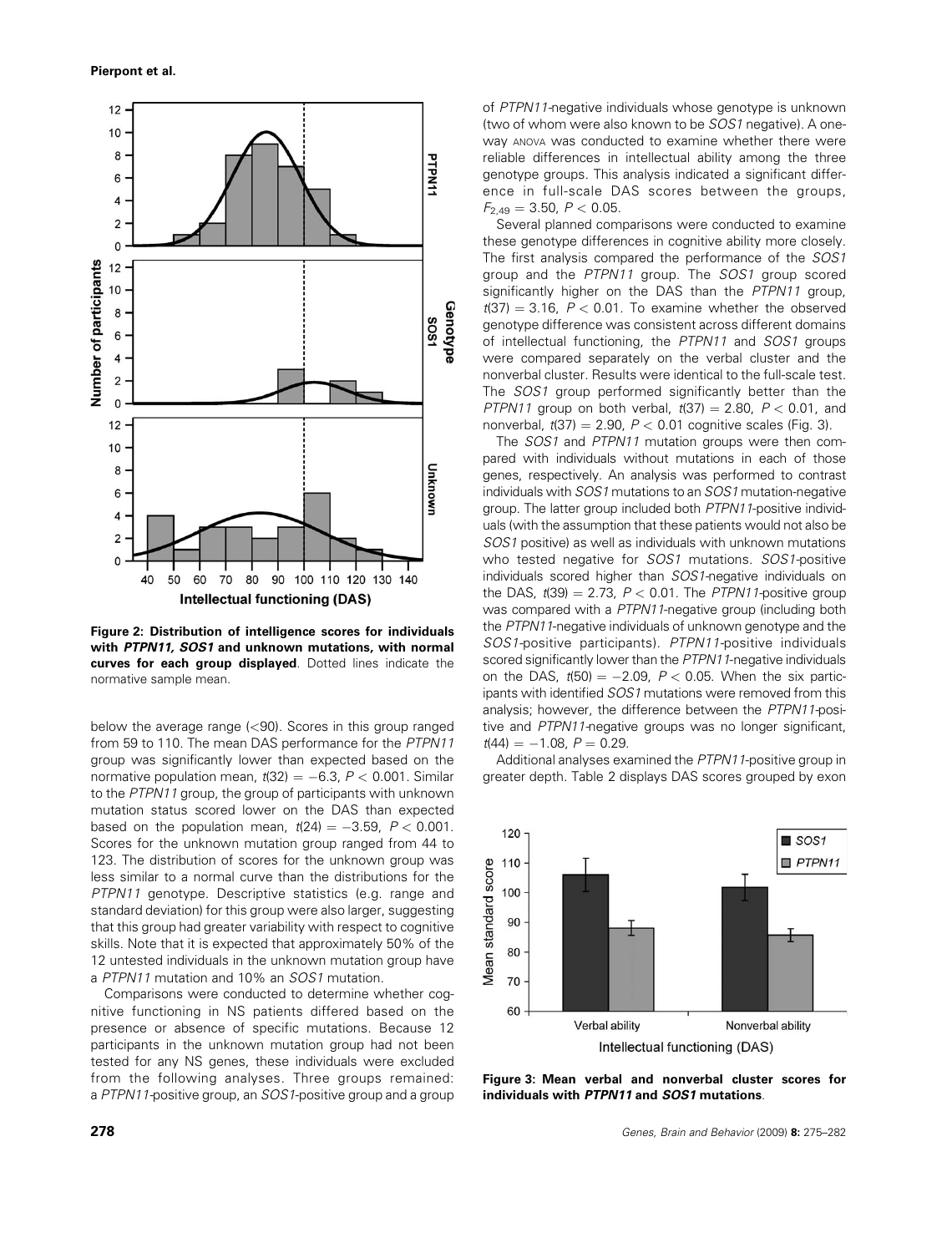| <b>Table 2:</b> Descriptive statistics for <i>PTPN11</i> -positive individuals on |  |  |
|-----------------------------------------------------------------------------------|--|--|
| DAS clusters <sup>*</sup> , grouped by exon in which the mutation is located      |  |  |

| Measure           | Exon 3 | Fxon 4<br>$(n = 13)$ $(n = 2)$ $(n = 3)$ $(n = 8)$ | Fxon 7 Fxon 8   |            | Exon 13<br>$(n = 7)$ |
|-------------------|--------|----------------------------------------------------|-----------------|------------|----------------------|
| Verbal ability    |        |                                                    |                 |            |                      |
| Mean              | 88.1   | 89.5                                               | 76.0            | 95.8       | 84.0                 |
| <b>SD</b>         | 12.0   | 13.4                                               | 17.3            | 17.2       | 13.9                 |
| Range             | 68-105 | $80 - 99$                                          | 56-87           | $54 - 106$ | $59 - 100$           |
| Nonverbal ability |        |                                                    |                 |            |                      |
| Mean              | 80.2   | 88.0                                               | 78.7            | 91.9       | 90.0                 |
| SD                | 10.0   | 198                                                | 11 <sub>0</sub> | 15.3       | 121                  |
| Range             | 68-97  | 74-102                                             | 66–86           | 68-111     | $81 - 115$           |

\*Normative mean  $= 100$ ; SD  $= 15$ .

in which a mutation was detected. Group sizes were not sufficient to detect differences among these groups. However, a wide range of abilities was seen for each exon group; at least one participant in each group had low-borderline functioning, and at least one participant in each group scored in the average range or higher for a given cluster. Hence, it appears that PTPN11 mutations across the whole gene have the potential to interfere with cognitive development. However, PTPN11 mutations in all exons are compatible with normal cognitive development.

For individuals with mutations in exon 8, the group mean was in the average range for both verbal and nonverbal skills. In a previous study (Tartaglia et al. 2002), 17 patients with an N308D mutation in exon 8 were all found to attend regular education classrooms. The four individuals with this mutation in our sample fit this profile of having no (or mild) cognitive delays. Three had full-scale DAS scores in the average range and one scored in the low average range (mean  $= 92.5$ ,  $SD = 6.3$ ). To determine whether this finding could extend to all individuals with N308 mutations, we also examined the scores of individuals in our cohort with N308S and N308T mutations. The two patients with N308S mutations both received a full-scale score in the average range [standard score  $(SS) = 104$  and 101]. The single individual with an N308T mutation scored in the range of mild mental retardation ( $SS = 61$ ). Hence, even within N308 mutations, variability was evident for different amino acid substitutions. Nevertheless, the absence of marked cognitive deficits among any individuals with N308D and N308S mutations in our sample suggests that some N308 mutations are likely to be associated with mild cognitive effects.

The individual with a BRAF mutation in our sample (age 14 years, 4 months) achieved an overall DAS score in the Low range ( $SS = 76$ ; 5th percentile), with a verbal score in the Low Average range ( $SS = 85$ ; 15th percentile) and a nonverbal score in the Low range  $(SS = 74; 4th percentile).$ Although scores in all domains were below the average range, mental retardation was not present. This participant scored higher than 24% of the individuals with PTPN11 mutations, and 32% of individuals with unknown mutations on the DAS. Thus, observed scores for this BRAF-positive individual were within the range of scores seen in other NS patients.

## Additional influences in cognitive skills

To further probe potential influences on cognitive abilities in NS, four additional factors were also explored. These factors included two medical features associated with NS (severity of cardiac disease and hearing screening scores), a developmental factor (motor co-ordination) and a measure of socioeconomic status (years of parental education). Descriptive statistics for these factors are reported in Table 3. Multiple regression analyses were conducted to investigate whether these variables had significant influence on verbal skills and nonverbal skills. Three variables accounted for 34% of the variability in verbal intellectual functioning: hearing screening scores, manual motor dexterity and years of parental education (Table 4). Two variables, motor dexterity and parental education, were significantly predictive of nonverbal skills, accounting for 40% of the variability in DAS nonverbal scores. Severity of heart disease was not predictive of any of the cognitive outcomes.

To examine whether the observed genotype difference between the PTPN11 and SOS1 groups could be explained by group differences on these additional (nongenotypic) factors, we compared the scores of these two genotype groups on each factor. Mean scores for individuals with SOS1 and PTPN11 mutations on each factor are included in Table 3. Scores were not significantly different between the two groups for severity of cardiac disease,  $t(37) = 1.15$ ,  $P = 0.26$ , hearing screening scores,  $t(37) = 0.11$ ,  $P = 0.91$ , motor dexterity,  $t(28) = 0.02$ ,  $P = 0.98$ , or parental education levels,  $t(37) = .43$ ,  $P = .67$ . Thus, the SOS1 group and PTPN11 group did not differ reliably on scores for any of the additional predictors of cognitive functioning that were measured.

Additional analyses were conducted to determine whether individuals in our sample who also had a parent with NS (who may have had learning disabilities that impacted educational attainment) were driving the association between parental education and cognitive ability. The parental education levels of participants with an affected parent and those without an affected parent were compared. Parent education levels of the 17 participants with likely inherited NS mutations (mean  $=$ 15.56 years,  $SD = 1.2$ ) did not differ significantly from the

Table 3: Descriptive statistics for nongenotypic predictor variables

|                                            | Full<br>sample<br>$(n = 65)$ | PTPN11<br>only<br>$(n = 33)$        | SOS1<br>only<br>$(n = 6)$ |
|--------------------------------------------|------------------------------|-------------------------------------|---------------------------|
| Cardiac disease severity<br>(CSEV rating)  | 2.7(1.0)                     | 2.7(1.0)                            | 3.3(1.1)                  |
| Total passes, hearing<br>screening         | 5.2(1.9)                     | 5.1(1.9)                            | 5.2(1.3)                  |
| Motor dexterity<br>(Purdue Pegboard Test)* |                              | 72.9 (22.2) 78.0 (17.4) 78.2 (13.1) |                           |
| Years of parental education 15.6 (1.9)     |                              | 15.5(1.8)                           | 15.8 (1.5)                |

Values are given as mean (SD). CSEV, Cardiologists Perception of Medical Severity Scale.

\*Normative mean  $= 100$ , SD  $= 15$ .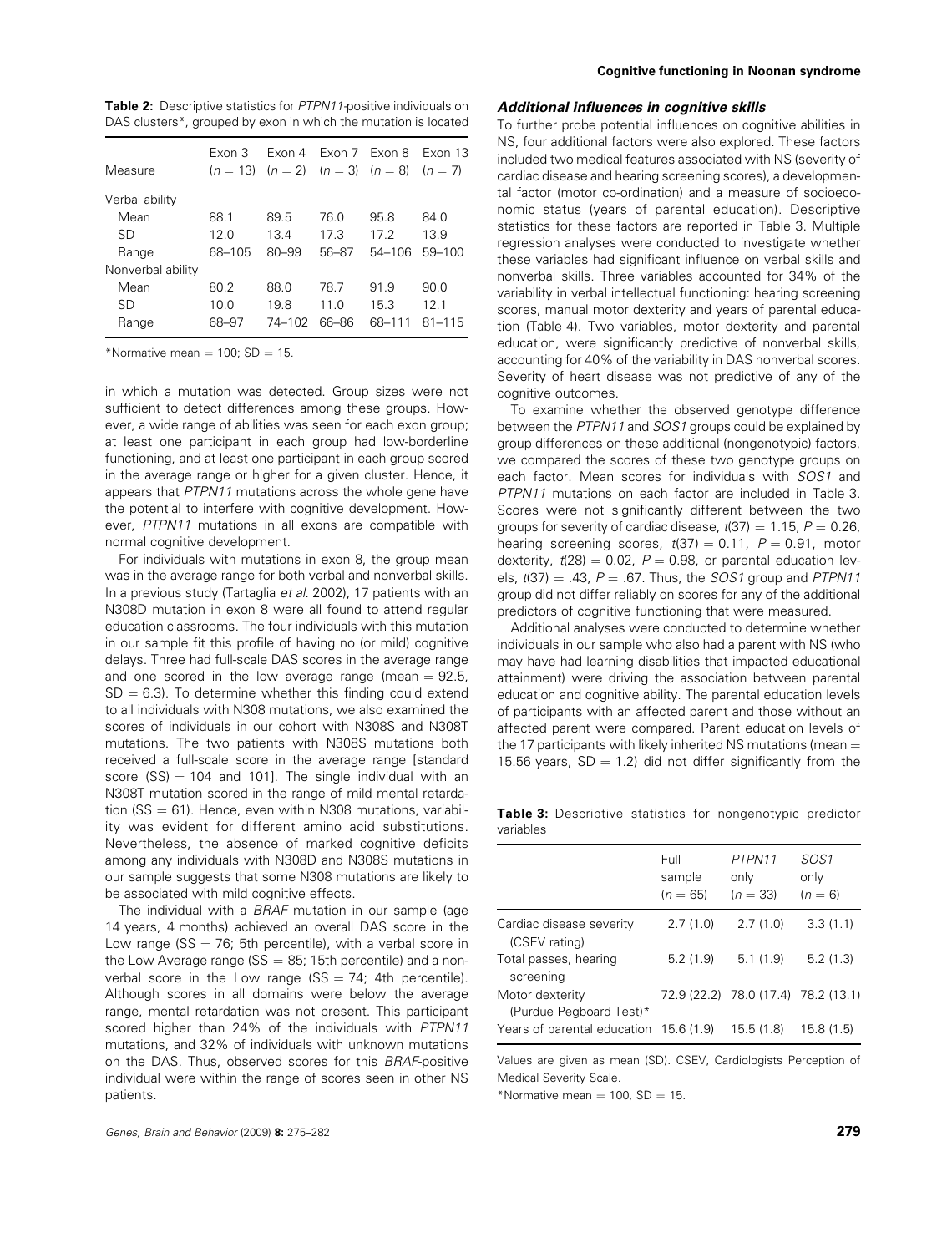#### Pierpont et al.

Table 4: Medical, developmental, and environmental predictors of cognitive skills in 65 individuals with NS: multiple regression analysis\*

|                                               | DAS clusters                 |                                 |  |
|-----------------------------------------------|------------------------------|---------------------------------|--|
| Predictor variables                           | Verbal ability               | Nonverbal ability               |  |
| Cardiac disease severity<br>(CSEV rating)     | 0.09                         | 0.03                            |  |
| Total passes, hearing<br>screening            | $0.31+$                      | 0.11                            |  |
| Motor dexterity<br>(Purdue Pegboard Test)     | $0.30^{+}$                   | $0.51^{\ddagger}$               |  |
| Years of parental education<br>Total R-square | $0.27$ <sup>+</sup><br>በ 34‡ | $0.25^{+}$<br>0.40 <sup>‡</sup> |  |

CSEV, Cardiologists Perception of Medical Severity Scale.

\*Data are standardized regression coefficients.

 $^{\dagger}P < 0.05$ .

 $^{\ddagger}P < 0.01$ .

48 patients with sporadic mutations (mean  $= 15.63$  years,  $SD = 2.1$ ,  $t(62) = 0.13$ ,  $P = 0.90$ . Individuals with familial NS also did not differ in levels of cognitive ability from those with sporadic mutations,  $t(63) = -0.55$ ,  $P = 0.58$ . To control for mutation type, we also examined differences between familial vs. sporadic cases among only those individuals with PTPN11 mutations. Differences in parental education level,  $t(31) = -0.92$ ,  $P = 0.36$ , and cognitive ability,  $t(31) = 0.67$ ,  $P = 0.51$ , did not reach levels of significance. Hence, parental education levels have a significant impact on their child's cognitive ability independent of whether a parent also has a mutation; in addition, having a familial form of NS does not appear to pose additional cognitive risk.

## **Discussion**

Although multiple studies have established that cognitive impairments are more common in NS than in the general population, little is known about the causal pathways that lead to these outcomes. The current study is the first to explore whether genetic differences can explain some of the wide variation in cognitive functioning in individuals with NS.

As a group, the pattern of performance on cognitive assessments among NS individuals in this study was similar to previous reports (van der Burgt et al. 1999; Lee et al. 2005). Cognitive disabilities were present with greater frequency in NS than in the general population, and the overall distribution of cognitive test scores was shifted significantly downward. Nevertheless, a large proportion of individuals in this sample  $(\sim]50\%)$  showed intellectual skills in the average range or higher.

Cognitive scores in our cohort did not vary significantly as a function of the chronological age or gender of participants, or based on whether the mutation was sporadic vs. familial. On average, individuals in our sample had significantly better verbal abilities than nonverbal abilities, a finding that is consistent with one study (van der Burgt et al., 1999), but opposite of the pattern found in another (Lee et al. 2005). This inconsistency in patterns could reflect differences in the measurement tools used. For example, the school-age nonverbal scale in the DAS contains a test that requires participants to draw complex spatial figures from memory (Recall of Designs). Individuals with NS in our study achieved lower scores on this subtest than any other, perhaps because this subtest relies somewhat on fine motor skills. Manual fine motor skills were severely impaired (>2 SD below the mean) in 34% of those tested on the Purdue Pegboard Task, and below average (>1 SD below the mean) in 72% of the sample. Hence the greater reliance on motor skills for nonverbal tests could potentially account for the verbal advantage in our sample. This explanation does not account for the discrepant results in the previous studies, which were conducted using two versions of the same (Wechsler Intelligence, WISC) scale, the WISC-R and the WISC-RN. An alternative explanation for the inconsistency in patterns of verbal–nonverbal ability is that the sample sizes available for each study were relatively small, which may lead to some instability in outcomes. Nevertheless, taken together, studies of cognitive functioning in NS suggest that a consistent pattern of cognitive strengths and weaknesses is unlikely to emerge in NS.

Our genotype–phenotype analyses indicate that some of the variation in cognitive skills in NS is attributable to differences in genotype. Individuals with SOS1 mutations performed significantly higher on both verbal and nonverbal cognitive tests than individuals with PTPN11 mutations and SOS1-negative individuals with unknown mutations. Although limited research has been conducted to examine individuals with SOS1 mutations, this finding is consistent with reports that these individuals are more likely to be placed in regular education classrooms than those with PTPN11 mutations (Tartaglia et al. 2007). Our results also support previous reports (Tartaglia et al. 2002) that individuals with the N308D mutation in PTPN11 are likely to have no or mild cognitive disabilities.

The cognitive differences between individuals with SOS1 and PTPN11 mutations in this sample were seen in both verbal and nonverbal domains, suggesting that the group difference is not because of a specific domain of strength or weakness caused by mutations in a particular gene. Age differences also cannot account for the discrepancy, as the two groups did not differ significantly in chronological age,  $t(37) = 1.15$ ,  $P = .26$ , and age was uncorrelated with performance on the cognitive tests. Note that this sample did not include infants and toddlers under age 4, for whom developmental delays have been reported in SOS1-positive (Narumi et al. 2008) as well as PTPN11-positive individuals. The difference between the groups was also not because of differences in rates of heart disease, hearing loss, motor incoordination or socioeconomic level, suggesting that some other factor is responsible for the differences in cognitive performance.

One possible explanation for the group differences in cognitive performance is that alterations in SOS1 gene expression have less impact on central nervous system development than alterations in other RAS-MAP kinase genes. Another possibility is that other unidentified medical or developmental factors vary across the genotypes, and one or more of these factors are affecting cognitive outcomes.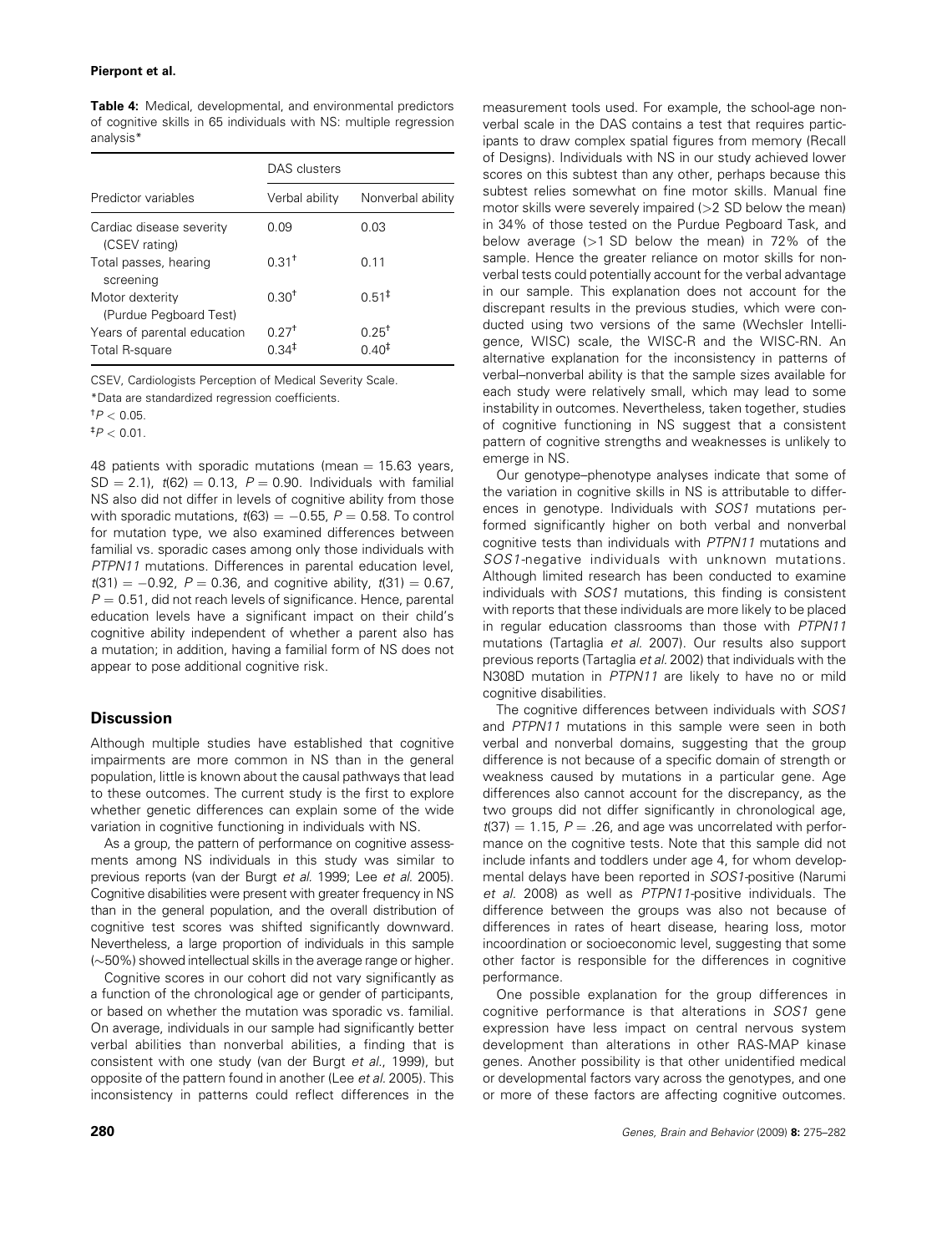A third possibility is that some individuals with SOS1 mutations do have cognitive disabilities, but these individuals may carry a diagnosis other than NS and therefore would not have been recruited for the current study. It has been recognized that many SOS1 patients have unusual ectodermal features similar to those seen in CFC syndrome (Tartaglia et al. 2007). Given the substantial overlap in physical features of NS patients with SOS1 mutations and CFC syndrome patients (Narumi et al. 2008), this possibility should be further explored. Indeed, replication of our genotype–phenotype results with a larger sample of SOS1 individuals is necessary for distinguishing among these possibilities.

Our sample included only one individual with a BRAF mutation, presumably because people with this genotype typically carry a CFC syndrome diagnosis rather than NS (Rodriguez-Viciana et al. 2006). This case is notable because of the fact that the individual we assessed did not have mental retardation, although mental retardation has been reported to be universally present in CFC syndrome (Armour & Allanson 2008; Yoon et al. 2007). Our BRAF-positive participant also lacked the ectodermal features that are present among most individuals with an CFC diagnosis. She did display below average cognitive skills; however, her verbal ability was near the average range. In addition, this person achieved scores well within the range seen in other individuals with NS in our sample. This individual provides further evidence for an overlap in the NS and CFC phenotypes, even among individuals with known mutations (Nystrom et al. 2008). In addition, although mental retardation is common among BRAF-positive individuals, our study suggests that mental retardation is not a necessary consequence of all BRAF mutations. Further research is needed to delineate whether differences in cognitive phenotype can be linked to specific mutations in BRAF.

In addition to the genetic differences observed in this study, we also investigated whether additional medical, developmental or environmental variables accounted for variation in cognitive ability. Severity of cardiac disease was not associated with cognitive functioning in this population. However, failure to pass a hearing screening was significantly associated with lower performance on verbal tests. In addition, verbal and nonverbal cognitive abilities were significantly predicted by the socioeconomic status and fine motor abilities of the children in our study. These analyses indicate that not only genetic factors but also developmental and social factors play a significant role in cognitive development in NS.

Studies of genotype–phenotype correlations in the neuropsychological realm, which have been enabled by important advances in molecular genetics, have significant implications for clinical care. If the genotype is known for a given patient, specific avenues for early intervention and other educational planning may be indicated. Our research suggests that individuals with PTPN11 mutations and unknown mutations are at risk for cognitive disabilities, although a wide range of abilities was observed. Comprehensive neuropsychological testing can help to identify areas that require special attention. NS patients with SOS1 mutations and N308D/N308S mutations in PTPN11 appear likely to develop normal range cognitive skills, although functioning in other areas (e.g. motor development) may be delayed.

#### Cognitive functioning in Noonan syndrome

It is important to note that the substantial overlap in the distributions of cognitive scores between all NS genotypes suggests that having a specific genetic anomaly does not indicate reliably what the cognitive outcome will be for any given individual. Indeed, the significant influence of several nongenotypic factors suggests that a number of steps can be taken to foster development in NS regardless of genotype. For all patients, physical or occupational therapies for motor impairments may improve achievement on cognitive as well as physical tests. Adaptations for individuals with motor difficulties can be implemented in educational settings so that these disabilities do not affect achievement in other areas. In addition, identification of hearing impairments and subsequent intervention are of great importance to enhance the development of verbal skills. It is critical that clinicians and school professionals are made aware of the range of issues associated with NS so that all proper evaluations and modifications can be administered.

This study represents a first step toward examining the differential effects of RAS-MAP kinase pathway gene mutations on measurable cognitive behaviors. Further research is needed to examine other aspects of learning and behavior in NS, and to determine how these characteristics relate to aspects of the medical and genetic history of affected individuals. Establishing genotype–phenotype relations in the neuropsychological realm may help to improve our knowledge of the impact of specific genes on the developing nervous system. However, this line of research has only begun to get underway. Identification of new NS genes and their roles in the RAS-MAP kinase pathway is occurring at a rapid pace, and these advances will continue to add crucial pieces to the puzzle.

## References

- Armour, C.M. & Allanson, J.E. (2008) Further delineation of cardio- facio-cutaneous syndrome: clinical features of 38 individuals with proven mutations. J Med Genet 45, 249-254.
- van der Burgt, I., Berends, E., Lommen, E., van Beersum, S., Hamel, B. & Mariman, E. (1994) Clinical and molecular studies in a large Dutch family with Noonan syndrome. Am J Med Genet 53, 187–191.
- van der Burgt, I., Thoonen, G., Roosenboom, N., Assman-Hulsmans, C., Gabreels, F., Otten, B. & Brunner, H. (1999) Patterns of cognitive functioning in school-aged children with Noonan syndrome associated with variability in phenotypic expression. J Pediatr 135, 707-713.
- DeMaso, D.R., Campis, L.K., Wypij, D., Bertram, S., Lipshitz, M. & Freed, M. (1991) The impact of maternal perceptions and medical severity on the adjustment of children with congenital heart disease. J Pediatr Psychol 16, 137-149.
- Elliott, C. (1990) Differential Ability Scales. The Psychological Corporation, San Antonio, TX.
- Gardner, R.A. & Broman, M. (1979) The Purdue Pegboard test: normative data on 1334 school children. J Clin Psychol 1, 156-162.
- Gauthier, A.S., Furstoss, O., Araki, T., Chan, R., Neel, B.G., Kaplan, D.R. & Miller, F.D. (2007) Control of CNS cell-fate decisions by SHP-2 and its dysregulation in Noonan syndrome. Neuron 54, 245-262.
- Karsdorp, P., Everaerd, W., Kindt, M. & Mulder, B. (2007) Psychological and cognitive functioning in children and adolescents with congenital heart disease: a meta-analysis. J Pediatr Psychol 32, 527–541.
- Lee, D.A., Portnoy, S., Hill, P., Gillberg, C., Patton, M.A., Allanson, J. & Sarimski, K. (2005) Psychological profile of children with Noonan syndrome. Dev Med Child Neurol 47, 35-38.